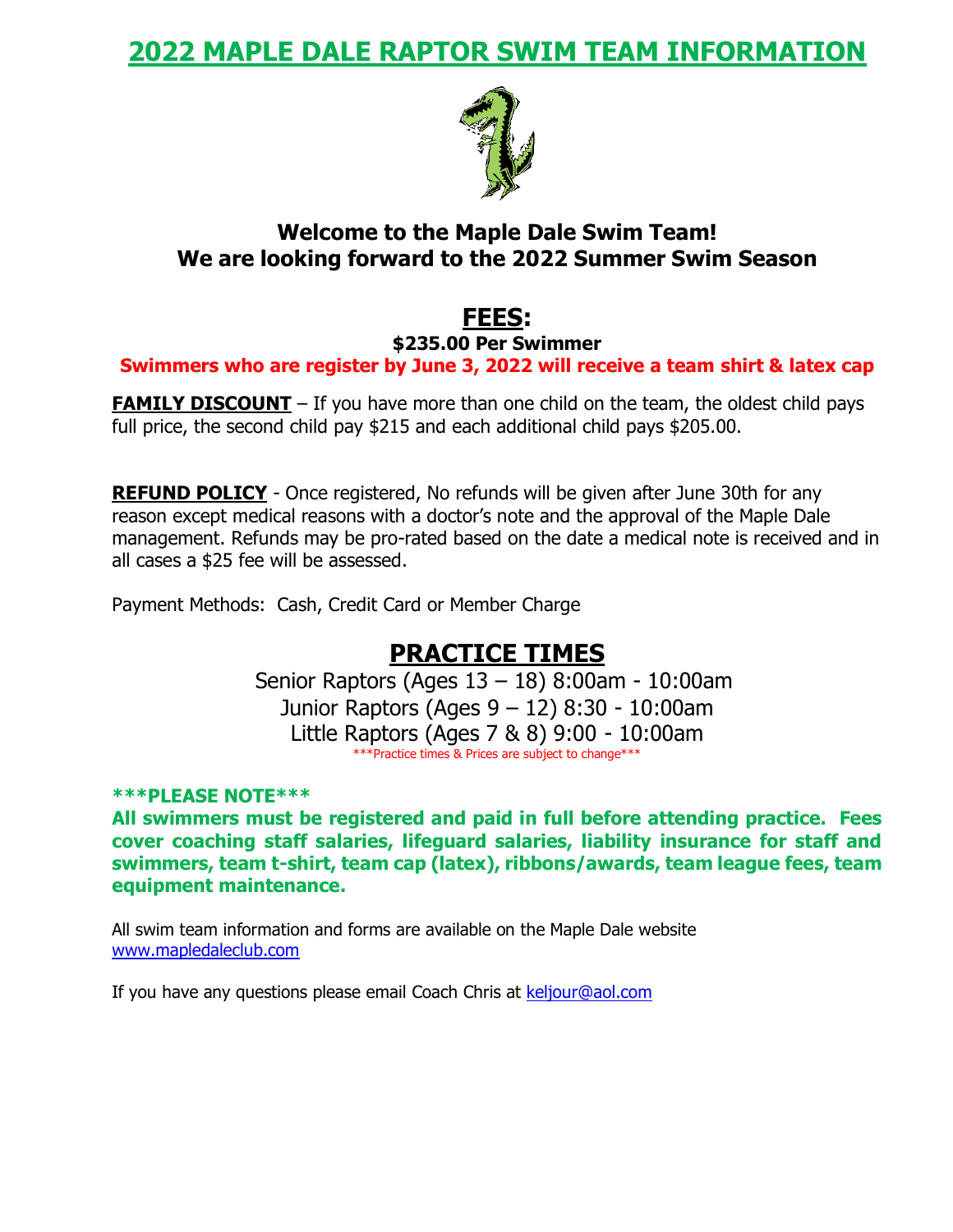# **2022 SEASON SCHEDULE**



Dual meets are on Monday and Thursday evenings.

The League website will have the most up to date schedule [\(www.delmarvaswim.org\)](http://www.delmarvaswim.org/).

**Per League rules, we MUST have 3 registered officials, and we need to have at least 4 registered officials to run meets this summer. If you are willing to be an official, please contact Coach Chris and let him know if you will be attending the training or have previously been credentialed.** 

**There will be online training for officials as well as several official's clinic's, dates/locations have not been announced yet, check [www.delmarvaswim.org](http://www.delmarvaswim.org/) for updates.** 

**May 30th to June 3 rd** - Practice 5:00 pm – 6:30pm

**Monday June 13<sup>th</sup>-** Morning Practices begin. Limited evening practices will be available for those who are still in school.

**Thursday June 9 th** – Mandatory Parents Meeting at the pool 6:00pm – 7:00pm

**Monday June 20<sup>th</sup>** - Swim Shop will be coming to the pool from 5:00pm – 7:00pm. They will have practice suits, goggles, etc. for purchase and will assist in fitting for team suits. **\*\*\*THEY WILL HAVE OUR TEAM SUITS AVAILABLE TO PURCHASE, ALL SWIMMERS SHOULD PLAN TO COME\*\*\***

**July 22<sup>nd</sup> – 29<sup>th</sup>** – Practice is for swimmers who have a qualifying cut time for the Delmarva Swim League Championship meet, or have been invited by the coaches to participate in a relay.

**Wednesday July 27 th –** Pre-Champs Parents Meeting 6:00pm – 7:00pm

**July 30th** – League Championship Meet – for swimmers who have made qualifying times or have been invited by the coaches to participate in relays

**July 31st** - End of season celebration